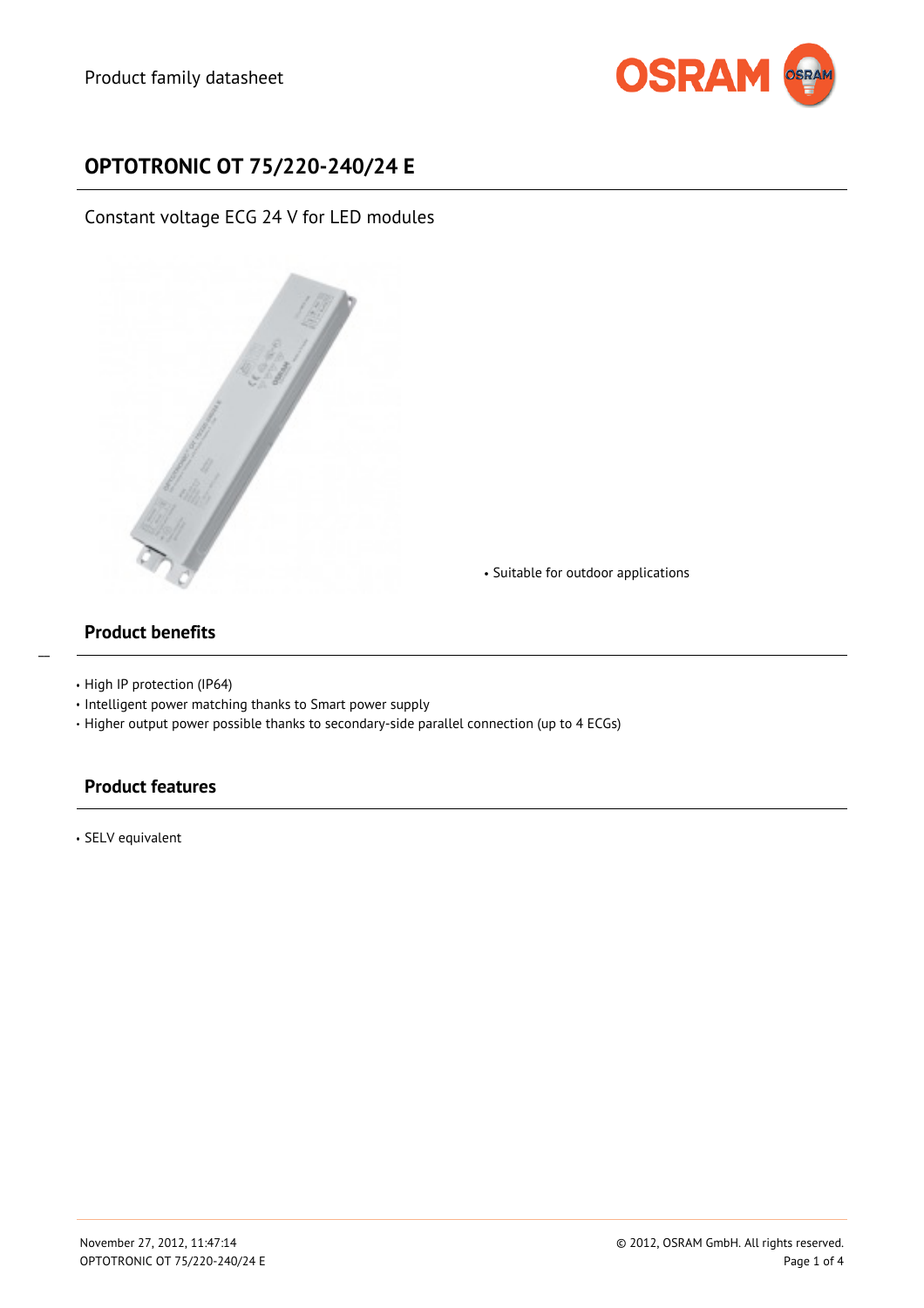# Product family datasheet







*Product line drawing with letters*

*Product line drawing - technical*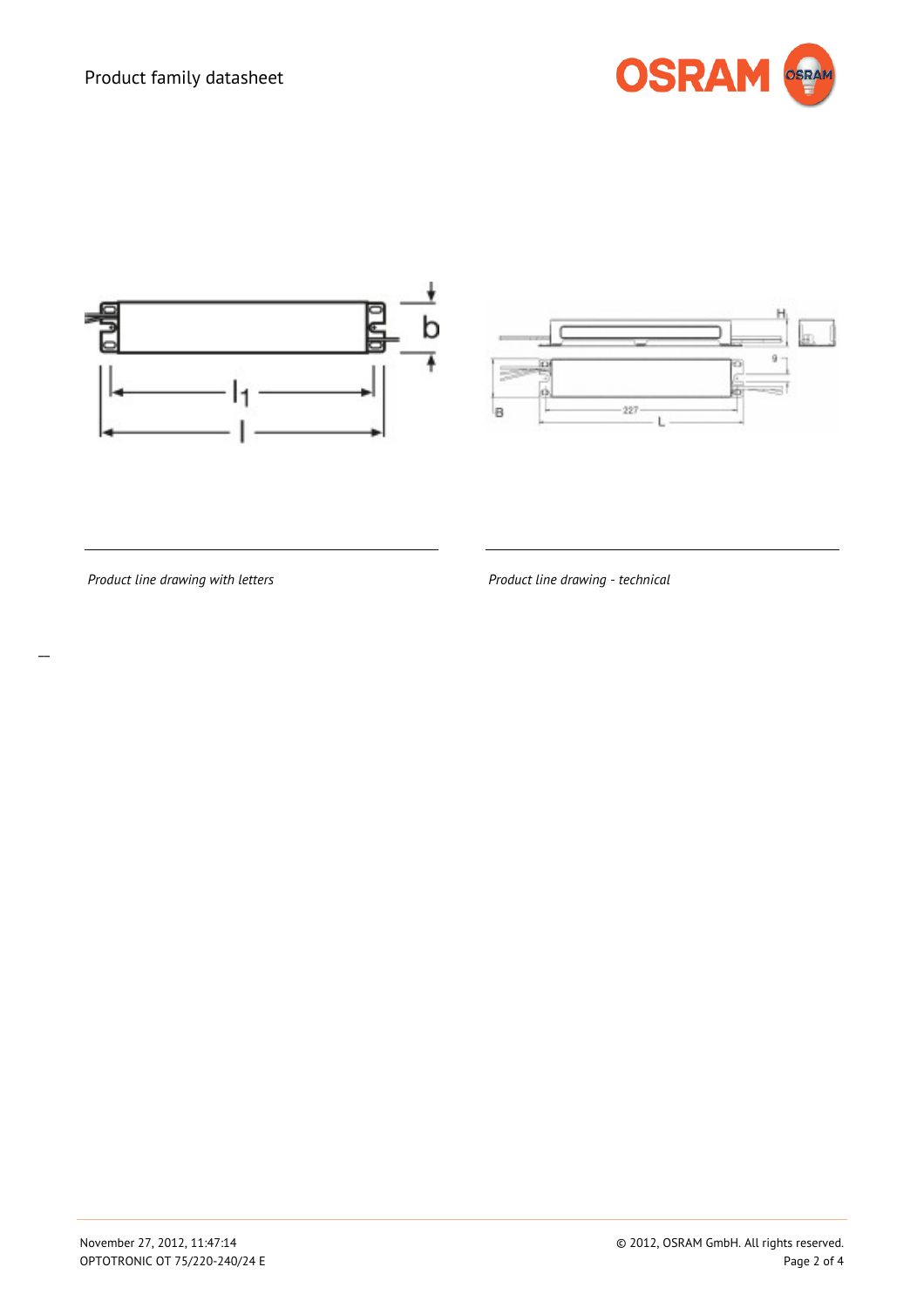

## **Technical data**

| <b>Product description</b> | <b>Nominal current</b>                  | Ambient temperature range | Input voltage            | Nominal voltage | <b>Mains frequency</b> | Output voltage    |
|----------------------------|-----------------------------------------|---------------------------|--------------------------|-----------------|------------------------|-------------------|
|                            | 0.38 A                                  | -20…+60 °C                | $198254$ V $^{\text{1}}$ | 220240 V        | 50/60 Hz               | 24 V <sup>2</sup> |
|                            |                                         |                           |                          |                 |                        |                   |
| <b>Product description</b> | Maximum temperature at<br>tc test point | Length                    |                          |                 |                        |                   |
|                            | 85 °C $^{3)}$                           | 241.0 mm                  |                          |                 |                        |                   |

1) Permitted voltage range

 $^{(2)}$  Electronically stabilized, line ripple maximum ±0.2 V

3) Maximum at the Tc-point